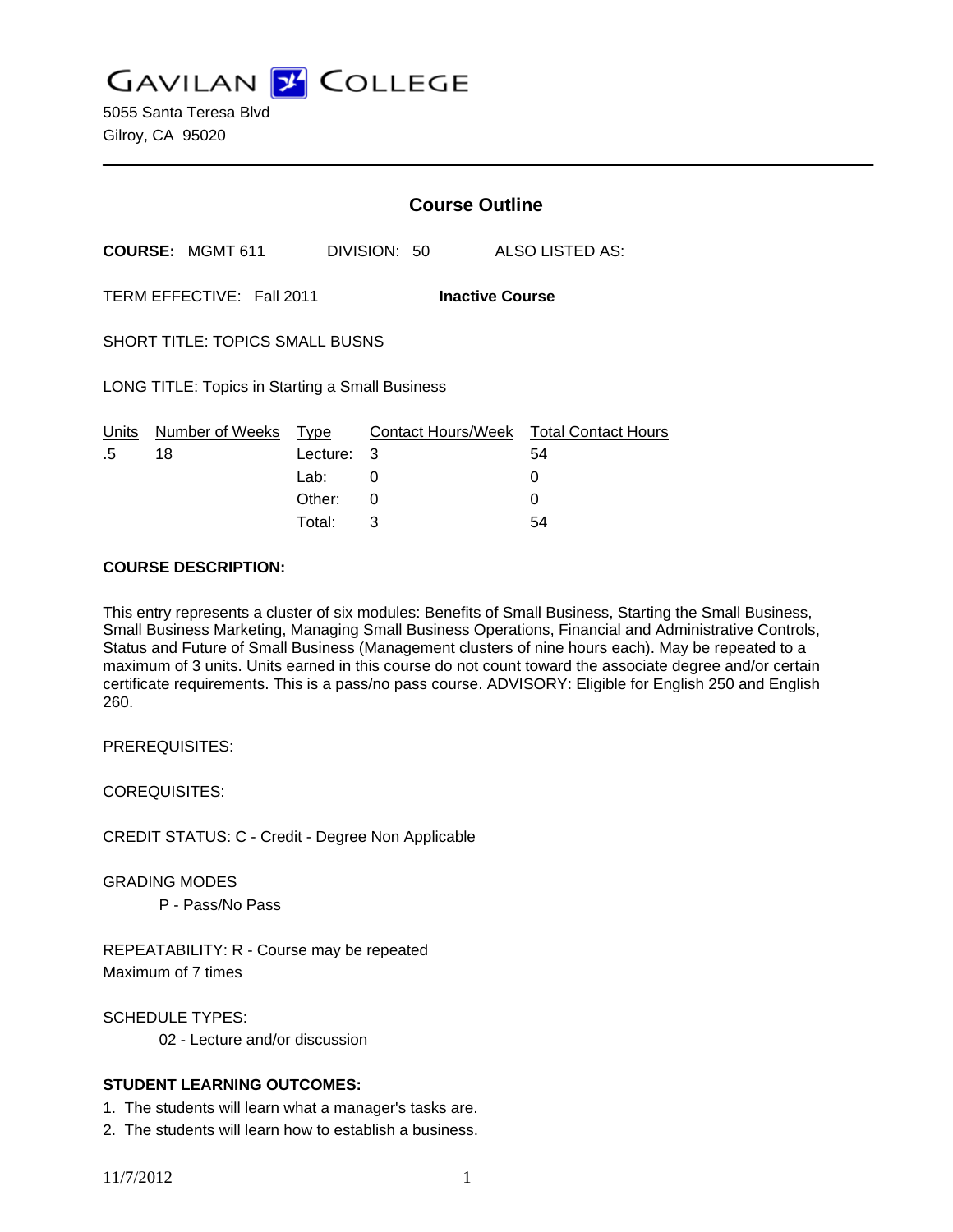3. The students will learn how to keep financial and

administrative control of business.

4. The students will learn different marketing procedures.

5. The students will learn of the problems of employee relations.

6. The students will learn of the regulations and taxes of business.

# **CONTENT, STUDENT PERFORMANCE OBJECTIVES, OUT-OF-CLASS ASSIGNMENTS**

Inactive Course: 04/25/2011

MODULE #1 - BENEFITS OF SMALL BUSINESS

1 3 Chapter 1 Entrepreneurship

\*assigned readings (for all)

\*\*objectives listed at end of

course content.

2 3 Chapter 2 The Family Business

3 3 Chapter 3 Small Busines Defined

MODULE #2 - STARTING THE SMALL BUSINESS

- 4 3 Chapters 4 & 5
- 5 3 Chapters 6 & 7
- 6 3 Chapters 8 & 9

MODULE #3 - SMALL BUSINESS MARKETING

- 7 3 Chapter 10
- 8 3 Chapter 11
- 9 3 Chapter 12

MODULE #4 - MANAGING SMALL BUSINESS OPERATIONS

10 3 Chapters 13 & 14

11 3 Chapters 14 & 15

12 3 Chapters 17 & 18

MODULE #5 - FINANCIAL AND ADMINISTRATIVE

**CONTROLS** 

- 13 3 Chapter 19
- 14 3 Chapters 20 & 21
- 15 3 Chapter 22

MODULE #6 - STATUS AND FUTURE OF SMALL BUSINESS

- 16 3 Chapter 23
- 17 3 Chapter 24
- 18 3 Small Business Project Reports

Text assignments and case projects.

COURSE OBJECTIVES:

1. Explain the various types of business which make up the U.S.

business population, and assess its importance to the U.S. currency.

- 2. Develop a list of managers' most important functions.
- 3. Explain the key steps required to start a new business.
- 4. Describe some of the good and bad features of franchising

as it exists today.

5. Develop an appreciation for the importance of good records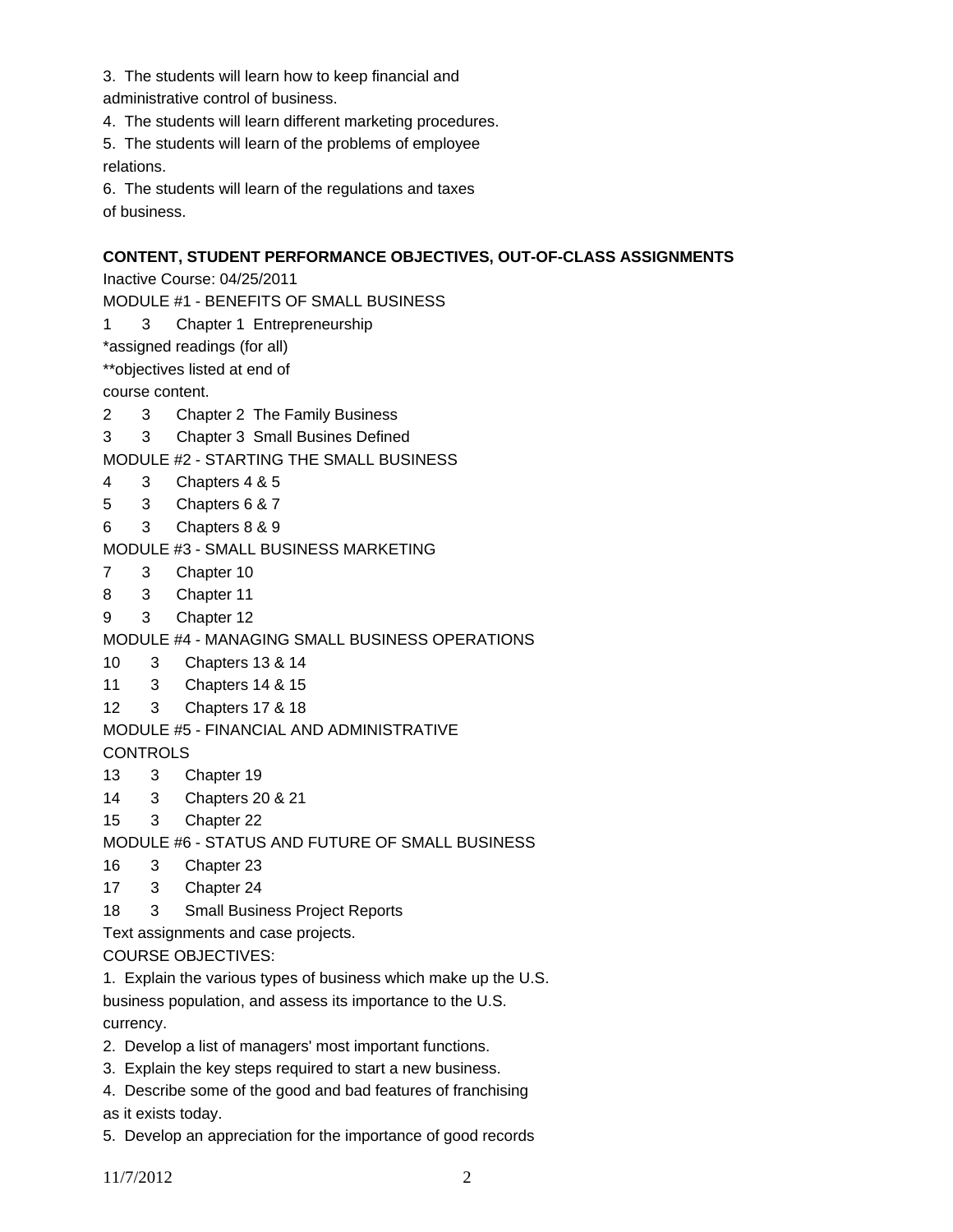in a business.

6. Gain a better understanding of the importance of profit planning to owners.

7. Relate business growth to the amount and kinnd of advertising used.

8. Appreciate the five major managerial functions required of a busines owner.

9. Classify the various categories of federal legislation which affects business.

### METHODS OF INSTRUCTION:

Lecture, films, outside reading assignments, and student's reports to class.

Students will be assigned a "case in point" for each chapter to solve specific problems relating to small business, with open classroom discussion on each case. Field trips and guest speakers will be used when practical. METHODS OF EVALUATIONS: Daily classroom discussion will be recorded. Review will be made of each student's "case in point."

written solution.

Objective tests will be given when desirable; and at least four written subjective tests will be given.

## **REPRESENTATIVE TEXTBOOKS:**

^uSmall Business Management^s, latest edition Longenecker-Moore Reading Level determined to be 16 grade level by J. Hansell Other Materials Required to be Purchased by Student: None

### **ARTICULATION and CERTIFICATE INFORMATION**

 Not Transferable UC TRANSFER: Not Transferable Associate Degree: CSU GE: IGETC: CSU TRANSFER:

### **SUPPLEMENTAL DATA:**

Basic Skills: N Classification: I Noncredit Category: Y Cooperative Education: Program Status: 2 Stand-alone Special Class Status: N CAN:

11/7/2012 3